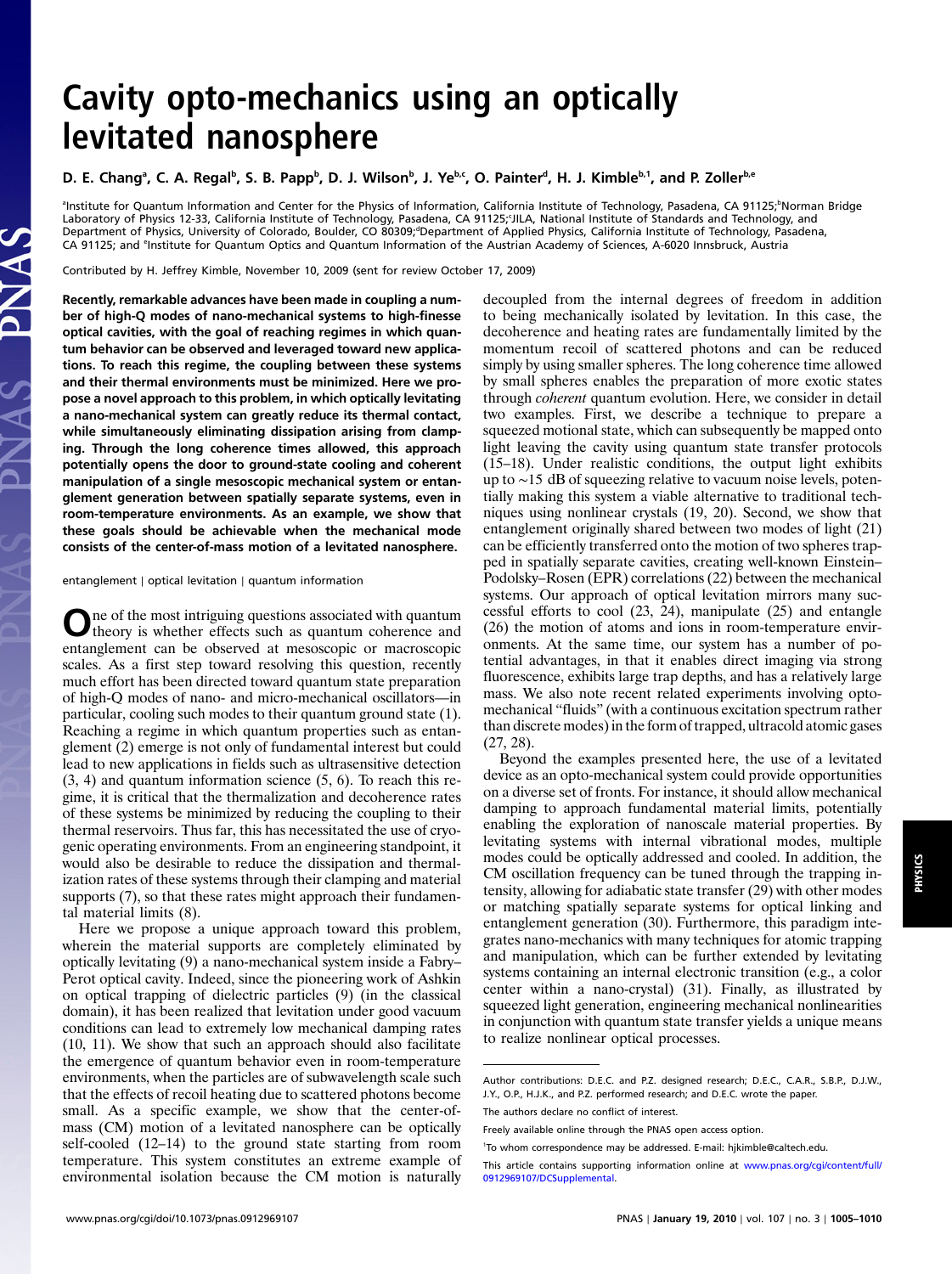|                                                                                                                                                                                                                                                                                                                                                                                                                                                                                                                                                                                                                                                                                                                                                                                                                                                                    | Form Approved<br>OMB No. 0704-0188                      |                              |                                                   |                                                     |                           |  |  |  |  |
|--------------------------------------------------------------------------------------------------------------------------------------------------------------------------------------------------------------------------------------------------------------------------------------------------------------------------------------------------------------------------------------------------------------------------------------------------------------------------------------------------------------------------------------------------------------------------------------------------------------------------------------------------------------------------------------------------------------------------------------------------------------------------------------------------------------------------------------------------------------------|---------------------------------------------------------|------------------------------|---------------------------------------------------|-----------------------------------------------------|---------------------------|--|--|--|--|
| Public reporting burden for the collection of information is estimated to average 1 hour per response, including the time for reviewing instructions, searching existing data sources, gathering and<br>maintaining the data needed, and completing and reviewing the collection of information. Send comments regarding this burden estimate or any other aspect of this collection of information,<br>including suggestions for reducing this burden, to Washington Headquarters Services, Directorate for Information Operations and Reports, 1215 Jefferson Davis Highway, Suite 1204, Arlington<br>VA 22202-4302. Respondents should be aware that notwithstanding any other provision of law, no person shall be subject to a penalty for failing to comply with a collection of information if it<br>does not display a currently valid OMB control number. |                                                         |                              |                                                   |                                                     |                           |  |  |  |  |
| 1. REPORT DATE<br><b>NOV 2009</b>                                                                                                                                                                                                                                                                                                                                                                                                                                                                                                                                                                                                                                                                                                                                                                                                                                  |                                                         | 2. REPORT TYPE               |                                                   | <b>3. DATES COVERED</b><br>00-00-2009 to 00-00-2009 |                           |  |  |  |  |
| <b>4. TITLE AND SUBTITLE</b>                                                                                                                                                                                                                                                                                                                                                                                                                                                                                                                                                                                                                                                                                                                                                                                                                                       | <b>5a. CONTRACT NUMBER</b>                              |                              |                                                   |                                                     |                           |  |  |  |  |
| Cavity opto-mechanics using an optically levitated nanosphere                                                                                                                                                                                                                                                                                                                                                                                                                                                                                                                                                                                                                                                                                                                                                                                                      | <b>5b. GRANT NUMBER</b>                                 |                              |                                                   |                                                     |                           |  |  |  |  |
|                                                                                                                                                                                                                                                                                                                                                                                                                                                                                                                                                                                                                                                                                                                                                                                                                                                                    | 5c. PROGRAM ELEMENT NUMBER                              |                              |                                                   |                                                     |                           |  |  |  |  |
| 6. AUTHOR(S)                                                                                                                                                                                                                                                                                                                                                                                                                                                                                                                                                                                                                                                                                                                                                                                                                                                       |                                                         |                              |                                                   |                                                     | <b>5d. PROJECT NUMBER</b> |  |  |  |  |
|                                                                                                                                                                                                                                                                                                                                                                                                                                                                                                                                                                                                                                                                                                                                                                                                                                                                    |                                                         |                              |                                                   |                                                     | <b>5e. TASK NUMBER</b>    |  |  |  |  |
|                                                                                                                                                                                                                                                                                                                                                                                                                                                                                                                                                                                                                                                                                                                                                                                                                                                                    | 5f. WORK UNIT NUMBER                                    |                              |                                                   |                                                     |                           |  |  |  |  |
| 7. PERFORMING ORGANIZATION NAME(S) AND ADDRESS(ES)<br><b>California Institute of Technology, Institute for Quantum</b><br>Information, Center for the Physics of Information, Pasadena, CA, 91125                                                                                                                                                                                                                                                                                                                                                                                                                                                                                                                                                                                                                                                                  | 8. PERFORMING ORGANIZATION<br><b>REPORT NUMBER</b>      |                              |                                                   |                                                     |                           |  |  |  |  |
|                                                                                                                                                                                                                                                                                                                                                                                                                                                                                                                                                                                                                                                                                                                                                                                                                                                                    | 9. SPONSORING/MONITORING AGENCY NAME(S) AND ADDRESS(ES) |                              |                                                   | 10. SPONSOR/MONITOR'S ACRONYM(S)                    |                           |  |  |  |  |
|                                                                                                                                                                                                                                                                                                                                                                                                                                                                                                                                                                                                                                                                                                                                                                                                                                                                    | 11. SPONSOR/MONITOR'S REPORT<br>NUMBER(S)               |                              |                                                   |                                                     |                           |  |  |  |  |
| 12. DISTRIBUTION/AVAILABILITY STATEMENT<br>Approved for public release; distribution unlimited                                                                                                                                                                                                                                                                                                                                                                                                                                                                                                                                                                                                                                                                                                                                                                     |                                                         |                              |                                                   |                                                     |                           |  |  |  |  |
| <b>13. SUPPLEMENTARY NOTES</b>                                                                                                                                                                                                                                                                                                                                                                                                                                                                                                                                                                                                                                                                                                                                                                                                                                     |                                                         |                              |                                                   |                                                     |                           |  |  |  |  |
| 14. ABSTRACT                                                                                                                                                                                                                                                                                                                                                                                                                                                                                                                                                                                                                                                                                                                                                                                                                                                       |                                                         |                              |                                                   |                                                     |                           |  |  |  |  |
| <b>15. SUBJECT TERMS</b>                                                                                                                                                                                                                                                                                                                                                                                                                                                                                                                                                                                                                                                                                                                                                                                                                                           |                                                         |                              |                                                   |                                                     |                           |  |  |  |  |
| 16. SECURITY CLASSIFICATION OF:                                                                                                                                                                                                                                                                                                                                                                                                                                                                                                                                                                                                                                                                                                                                                                                                                                    |                                                         | 17. LIMITATION OF            | 18. NUMBER                                        | 19a. NAME OF                                        |                           |  |  |  |  |
| a. REPORT<br>unclassified                                                                                                                                                                                                                                                                                                                                                                                                                                                                                                                                                                                                                                                                                                                                                                                                                                          | b. ABSTRACT<br>unclassified                             | c. THIS PAGE<br>unclassified | <b>ABSTRACT</b><br>Same as<br><b>Report (SAR)</b> | OF PAGES<br>6                                       | <b>RESPONSIBLE PERSON</b> |  |  |  |  |

**Standard Form 298 (Rev. 8-98)**<br>Prescribed by ANSI Std Z39-18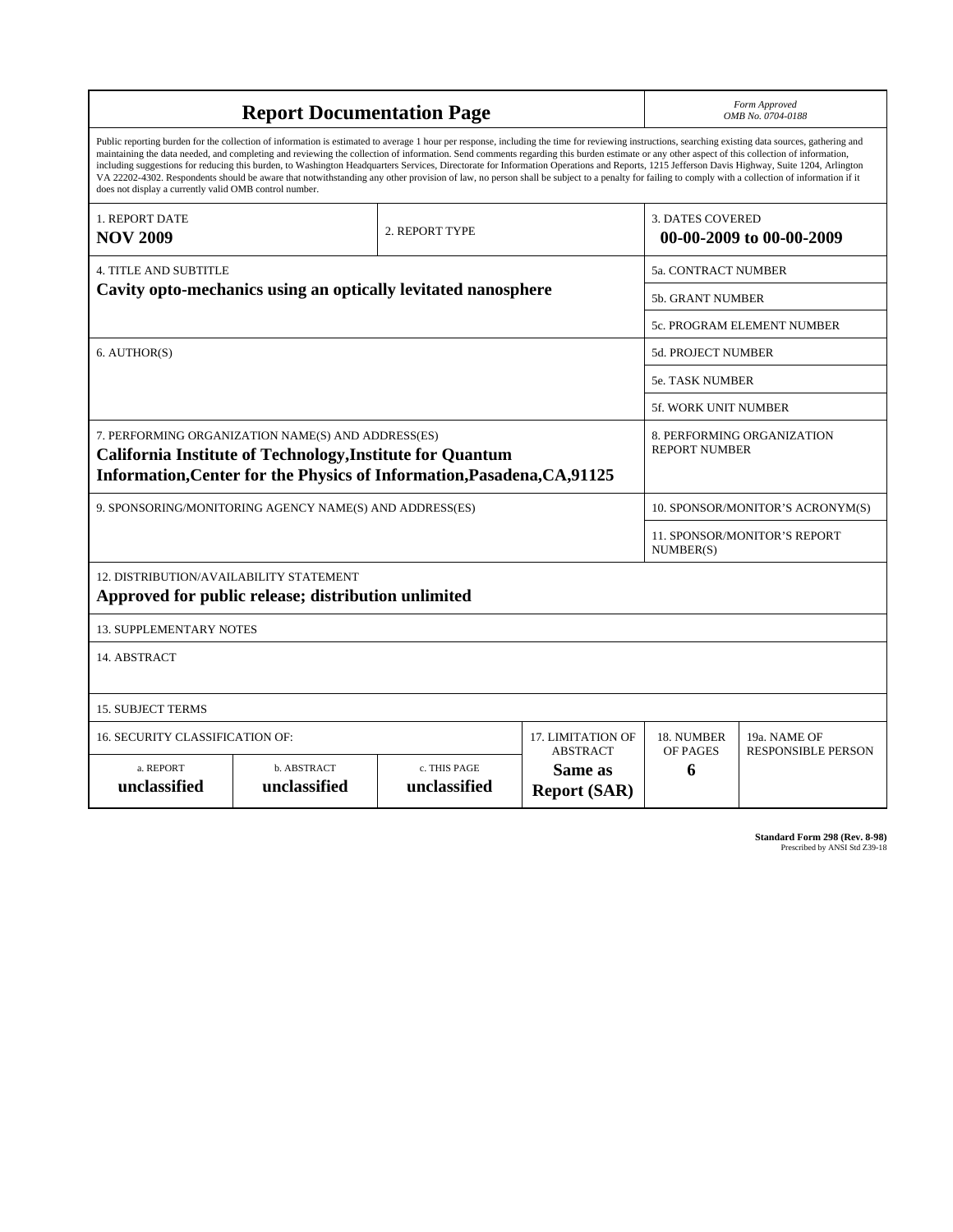#### Optical Forces and Noise Acting on a Dielectric Sphere

To illustrate our idea, we consider a subwavelength dielectric sphere interacting with two standing-wave optical modes of a Fabry–Perot cavity (Fig. 1A). One resonantly driven mode provides an optical dipole trap for the sphere. The second mode is driven by a weaker "cooling" beam, assumed to have a nonzero intensity gradient at the trap center, which provides a radiation pressure cooling force (12–14). We discuss the cooling mechanism in the next section, whereas here we focus on the trapping potential and the noise forces acting on the sphere.

The trapping beam provides a gradient force similar to that used to "optically tweeze" small dielectric particles (9). Considering a sphere whose radius is much smaller than the optical wavelength,  $r \ll \lambda$ , its optical response is like that of a point dipole with induced dipole moment  $p_{ind} = \alpha_{ind}E(x)$  and optical potential  $U_{\text{opt}}(x) = -(1/4)(\text{Re}\,\alpha_{\text{ind}})|E(x)|^2$  (*[SI Text](http://www.pnas.org/cgi/data/0912969107/DCSupplemental/Supplemental_PDF#nameddest=STXT)*). Here x is the CM position of the sphere along the cavity axis,  $\alpha_{ind} =$  $3\epsilon_0 V(\frac{\epsilon-1}{\epsilon+2})$  is its polarizability, V is the sphere volume, and  $\epsilon$  is the electric permittivity. Taking a standing wave  $E(x) = E_0 \cos kx$  $(k \equiv 2\pi/\lambda)$ , to lowest order near an antinode the potential corresponds to a harmonic oscillator with mechanical frequency

$$
\omega_m = \left(\frac{6k^2I_0}{\rho c} \operatorname{Re}\frac{\epsilon - 1}{\epsilon + 2}\right)^{1/2},\tag{1}
$$

where  $I_0$  is the field intensity and  $\rho$  is the mass density of the sphere. The total trap depth is  $U_0 = (3I_0V/c)$  Re  $\frac{\epsilon-1}{\epsilon+2}$ . Typical trap depths and oscillation frequencies are plotted in Fig. 1C and D. For all numerical examples, we take material properties  $\epsilon = 2$ ,  $\rho = 2$  g/cm<sup>3</sup> corresponding to fused silica and an operating wavelength  $λ = 1$  μm. Frequencies of  $ω<sub>m</sub>/2π ~ 0.5$  MHz are achievable using an intracavity intensity of  $I_0 \sim 0.1 \text{ W}/\mu\text{m}^2$ . The imaginary component of  $\epsilon$  characterizes optical absorption, which contributes to an increase  $\Delta T_{\text{int}}$  in the internal temperature of the sphere. Assuming a value corresponding to ∼10 dB∕km propagation losses in bulk, intensities of  $I_0 \sim 10 \text{ W}/\mu\text{m}^2$  can be sustained without melting the sphere, due to blackbody reradiation of the

absorbed energy  $(SI \text{ Text})$ . We believe that this loss value is realistic, given that even lower values around these wavelengths have been observed in fused silica (32).

The dominant noise forces acting on the sphere are collisions with a background gas and momentum recoil kicks due to scattered photons. In *[SI Text](http://www.pnas.org/cgi/data/0912969107/DCSupplemental/Supplemental_PDF#nameddest=STXT)*, we show that the contributions from shot noise, blackbody radiation, and sphere anisotropy are negligible. Furthermore, the CM is decoupled from the internal degrees of freedom and the sphere effectively has no internal structure (as opposed to molecules, where the internal configuration can affect cooling efficiency) (33). In the regime in which the molecular mean free path exceeds  $r$ , the background gas leads to a mean damping force  $dp/dt = -\gamma_g p/2$  with damping rate  $\gamma_{\varrho}/2 = (8/\pi)(P/vr\rho)$ , where P and v are the background gas pressure and mean speed, respectively (34). The random nature of the collisions also thermalizes the motional energy at a rate given through the fluctuation–dissipation theorem by  $dE/dt =$  $-\gamma_g(E - k_B T)$ , where T is the gas temperature. In particular, the characteristic time for the system to heat by one phonon starting from the ground state is  $\tau_g = \hbar \omega_m / \gamma_g k_B T$ . Note that  $\tau_g^{-1}$  does not necessarily reflect the actual collision rate between the sphere and gas molecules,  $R_{\text{coll}} \approx \pi P v r^2 / k_B T$  (it is possible for a single collision to be quite rare,  $R_{\text{coll}} \ll \tau_g^{-1}$ , and to impart several phonons at once). We define a mechanical quality factor  $Q_g = \omega_m / \gamma_g$ due to the background gas and a number of coherent oscillations  $N_{\text{osc}}^{(g)} \equiv \omega_m \tau_g / 2\pi$  expected before the energy increases by a single phonon. For a sphere of radius  $r = 50$  nm,  $\omega_m/2\pi = 0.5$  MHz, and a room-temperature gas with  $P = 10^{-10}$  Torr, one finds  $\gamma_g \sim 10^{-6} \text{ s}^{-1}$ ,  $Q_g \sim 3 \times 10^{12}$ ,  $N_{osc}^{(g)} \sim 4 \times 10^4$ , indicating that an ideal nanosphere can be essentially decoupled from its thermal environment.

Photons scattered by the sphere out of the cavity lead to heating and decoherence of the motion. In particular, a scattering event entangles the mechanical and photonic wave functions because the phase of the outgoing photon becomes correlated with the position of the scatterer. Tracing out the photonic degrees of freedom, the density matrix  $\hat{\rho}$  describing the motion evolves after



Figure 1. A) Illustration of dielectric sphere trapped in optical cavity. The large trapping beam intensity provides an optical potential  $U_{\text{opt}}(x)$  that traps the sphere near an antinode. A second more weakly driven cavity mode with a nonvanishing intensity gradient at the trap center is used to cool the motion of the sphere. B) Energy level diagram of mechanical motion (denoted m) and cavity cooling mode (ph). The mechanical mode has frequency  $\omega_{m}$ , while the optical mode has frequency  $\omega_2$  and linewidth *κ*. Photon recoil induces transitions between mechanical states  $|n_m\rangle \rightarrow |(n\pm 1)_m\rangle$  at a rate  $R_{n\to n\pm 1}$  ( $R_{0\to 1}$  shown by dashed gray arrow). The cooling beam, with effective optomechanical driving amplitude  $\Omega_m$ , induces anti-Stokes scattering that cools the mechanical motion and allows for quantum state transfer between motion and light. This beam is also responsible for weaker, off-resonant heating via Stokes scattering. C) Mechanical frequency  $\omega_m$  as a function of trapping beam intensity. For all numerical results, we take  $\lambda = 1 \mu m$ ,  $\rho = 2 \frac{g}{cm^3}$ , and  $\epsilon = 2$ . D) Optical trap depth  $U_0$  (in K) as functions of trapping beam intensity and sphere radius r.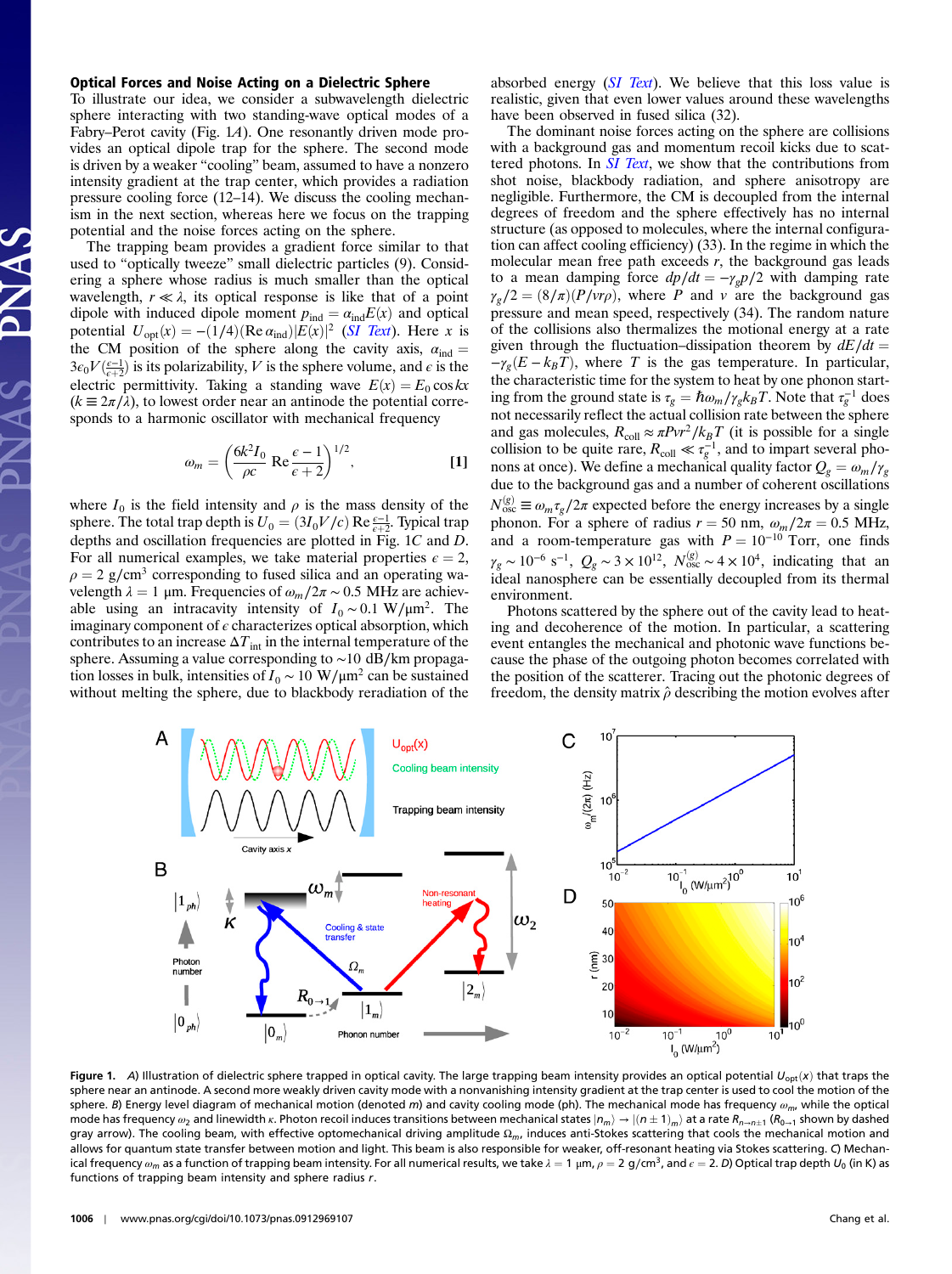a scattering event as  $\hat{\rho} \to \int d\mathbf{k} P(\mathbf{k})e^{i\mathbf{k}\cdot\hat{\mathbf{r}}}\hat{\rho}e^{-i\mathbf{k}\cdot\hat{\mathbf{r}}}$  (35). Here  $P(\mathbf{k})$  is the probability distribution of the scattered photon wavevector, and  $\hat{\mathbf{r}}$  is the CM position operator. In analogy with atoms or ions trapped in the Lamb–Dicke regime (25), when the particle is trapped on a scale  $\Delta x \ll 1/k$ , the terms  $e^{\pm i\mathbf{k}\cdot\hat{\mathbf{r}}}$  can be expanded to first order in k. This describes transitions between consecutive harmonic oscillator levels  $n \to n \pm 1$ , with rates  $R_{n \to n+1} =$  $\gamma_{\rm sc}(n + 1/2 \pm 1/2)$ . Considering motion only along the x direction,

$$
\gamma_{\rm sc} = (2/5)(\omega_r/\omega_m)R_{\rm sc} \tag{2}
$$

where  $\omega_r = \hbar k^2 / 2\rho V$  is the recoil frequency and  $R_{\rm sc}$  is the photon scattering rate. A result identical to Eq. 2 holds for a weakly excited, trapped atom (36). In the case of the sphere,  $R_{\rm sc}$  =  $48\pi^3 \frac{I_0 V^2}{\lambda^4 \hbar \omega} \frac{(\epsilon - 1)}{(\epsilon - 2)}$ , as can be obtained by taking the power radiated by a dipole of strength  $p_{ind}$  and dividing by the energy  $\hbar \omega$  per photon. We emphasize that in the Lamb–Dicke regime, the effect of photon scattering on motional heating and decoherence is completely described by Eq. 2. On the other hand, the above transformation of the density matrix  $\hat{\rho}$  is completely general. For example, when the motional wave packet has a spatial extent  $\Delta x \sim \lambda$ , one finds then that a single scattering event can destroy quantum coherence (37). Analogous effects also occur due to absorption and emission of blackbody photons. In our system, however, such effects are negligible because  $\Delta x \ll 1/k$  (i.e.,  $\omega_r/\omega_m \ll 1$  in Eq. 2), and the emission rate of blackbody photons is much smaller than  $R_{sc}$ .

It is convenient to define a dimensionless parameter

$$
\phi \equiv \gamma_{\rm sc} / \omega_m = \frac{4\pi^2 \epsilon - 1}{5 \epsilon + 2} (V/\lambda^3)
$$
 [3]

to characterize the strength of photon recoil heating, which primarily depends on the sphere volume compared to the cubic wavelength. This scaling reflects the fact that the scattered power and dipole force scale like  $p_{ind}^2$  and  $p_{ind}$ , respectively. We emphasize that the effect of recoil heating can be reduced by simply using smaller spheres. In the limit that optical scattering is the dominant heating process, the expected number of coherent oscillations is  $N_{\text{osc}}^{(\text{sc})} = 1/(2\pi\phi) \propto \lambda^3/V$ . We will find that  $\phi$  naturally appears to characterize the fundamental limits to observing quantum behavior in our system. For a sphere of radius  $r = 50$  nm,  $\epsilon = 2$ , and  $\lambda = 1$  µm, one finds that  $N_{\text{osc}}^{(\text{sc})} \sim 150$ . Comparing with background gas collisions at  $P = 10^{-10}$  Torr and  $\omega_m/2\pi =$ 0.5 MHz, recoil heating dominates  $N_{\text{osc}}$  for sphere sizes  $r$  ≥ 10 nm. Reaching the regime  $N_{\rm osc}$   $\gg$  1 implies that the sphere can coherently evolve for many oscillation periods after any cooling mechanisms are turned off, which makes this system a promising candidate for observing coherent quantum phenomena.

Finally, we remark that  $R_{\rm sc}$  can be very large ( $R_{\rm sc} \sim 10^{14} \text{ s}^{-1}$  for  $I_0 = 1$  W/ $\mu$ m<sup>2</sup> and  $r = 50$  nm) compared to atoms or ions, which enables direct imaging. The large scattering is due to the large intensities and the linear response of the sphere (it does not saturate like an atom or ion), as opposed to the system behaving as a lossy element in the cavity. The contribution to the cavity loss rate is  $\kappa_{\rm sc} = 12\pi^2 \omega (V^2/\lambda^3 V_c) \left(\frac{\epsilon - 1}{\epsilon + 2}\right)^2$ , where  $V_c$  is the cavity mode volume, and  $\kappa_{\rm sc}$  is typically much smaller than the natural cavity linewidth  $\kappa$ .

#### Cooling the Center-of-Mass Motion to the Ground State

We now describe the optical cooling effect of the weaker, second cavity mode (denoted mode 2). For concreteness, we assume that the sphere is trapped near the antinode  $x = 0$  of cavity mode  $E_1 \propto \cos k_1 x$  and that the second mode has spatial profile  $E_2 \propto$  $cos(k_2x - \pi/4)$  such that the intensity gradient is maximized. The total Hamiltonian of the system is given in a rotating frame by

$$
H = -\hbar \delta_1 \hat{a}_1^{\dagger} \hat{a}_1 - \hbar g_1 (\cos 2k_1 \hat{x} - 1) \hat{a}_1^{\dagger} \hat{a}_1 - \hbar \delta_2 \hat{a}_2^{\dagger} \hat{a}_2 - \hbar g_2 \cos 2(k_2 \hat{x} - \pi/4) \hat{a}_2^{\dagger} \hat{a}_2 + \frac{\hat{p}^2}{2m} + \frac{\hbar \Omega}{2} [(\hat{a}_1 + \hat{a}_1^{\dagger}) + \sqrt{2\zeta'}(\hat{a}_2 + \hat{a}_2^{\dagger})].
$$
 [4]

Here  $\hat{p}$  and  $\hat{x}$  are the momentum and position operators of the CM,  $\hat{a}_i$  is the photon annihilation operator of cavity mode i, and  $\Omega$  and  $\Omega \sqrt{2\zeta'}$  are the driving amplitudes of modes 1 and 2, respectively.  $\delta_i$  is the detuning between the driving field and mode frequency when the sphere sits at  $x = 0$ . The opto-mechanical coupling strengths  $g_i = \frac{3V}{4V_{ci}} \frac{\epsilon - 1}{\epsilon + 2} \omega_i$  characterize the position-dependent frequency shifts due to the sphere ([SI Text](http://www.pnas.org/cgi/data/0912969107/DCSupplemental/Supplemental_PDF#nameddest=STXT)), where  $V_{ci}$  and  $\omega_i$  are the mode volume and resonance frequency of mode i. To simplify notation, we assume that modes 1 and 2 have similar properties,  $\omega_1 \approx \omega_2 = \omega$ , etc. In addition to the evolution described by  $H$ , the system also exhibits cavity losses and the mechanical noise described previously.

Expanding the opto-mechanical coupling term of mode 2 around  $x = 0$ ,  $\hbar g \cos 2(k\hat{x} - \pi/4)\hat{a}_2^{\dagger} \hat{a}_2 \approx 2\hbar g k \hat{x} \hat{a}_2^{\dagger} \hat{a}_2$ , one finds a linear coupling in the sphere position analogous to the effect of radiation pressure on a moving mirror of a Fabry–Perot cavity (13). Physically, the motion induces changes in the detuning and thus the intracavity field amplitude, while the lag in the cavity response enables the field to do work (cooling) on the sphere. Following the techniques of ref. 13, to calculate the cooling rate we first apply shifts to the operators,  $\hat{a}_i \rightarrow \hat{a}_i + \alpha_i$  and  $\hat{x} \rightarrow \hat{x} + x_0$ , where  $\alpha_i$  and  $x_0 \approx \zeta/k \left[\zeta \approx \kappa^2 \zeta' / (\kappa^2 + 4\delta_2^2)\right]$  are mean values of the quantum fields. Here we have defined  $2\zeta = |\alpha_2/\alpha_1|^2$  as the ratio of intracavity intensities of modes 1 and 2 and assumed that mode 1 is driven on resonance ( $\delta_1 = 0$ ). To lowest order in ζ, field mode 1 (mode 2) is purely responsible for trapping (cooling). Subsequently tracing out the cavity degrees of freedom yields equations for the mechanical motion alone. In particular, to lowest order in  $\zeta$  and for  $\delta_2 < 0$ , the cooling laser provides a net cooling rate  $\Gamma \equiv R_{\text{opt},-} - R_{\text{opt},+} = \kappa \Omega_m^2 [((\delta_2 + \omega_m)^2 +$  $(\kappa/2)^2$ <sup>-1</sup> –  $((\delta_2 - \omega_m)^2 + (\kappa/2)^2)^{-1}$  (*[SI Text](http://www.pnas.org/cgi/data/0912969107/DCSupplemental/Supplemental_PDF#nameddest=STXT)*), where  $R_{\text{opt},\mp}$  denote the anti-Stokes (cooling) and Stokes (heating) scattering rates (see Fig. 1B). Here  $\Omega_m \equiv 2gkx_m|\alpha_1|\sqrt{2\zeta}$  is the effective opto-mechanical driving amplitude (see Fig. 1B) and  $x_m \equiv$  $\sqrt{\hbar/2m\omega_m}$ . Validity of these perturbative results requires  $\Omega_m$  $\leq \kappa, \omega_m$  and  $\zeta \leq 1$ .

In the realistic limit that background gas collisions are negligible, the steady-state phonon number is  $\langle n_f \rangle \approx \tilde{n}_f + \gamma_{sc}/\Gamma$ , where  $n_f = R_{\text{opt},+}/\Gamma$  is the fundamental limit of laser cooling (13). It is minimized when  $\delta_2 = -(1/2)\sqrt{\kappa^2 + 4\omega_m^2}$ . In particular, when sideband resolution is achieved  $(\omega_m \gtrsim \kappa), \tilde{n}_{f,\min} \approx (\kappa/4\omega_m)^2 \ll 1$ , indicating that ground-state cooling is possible provided other heating mechanisms are made sufficiently small. Considering the limit  $\omega_m \gg \kappa$  and taking the maximum cooling rate  $\Gamma \sim \kappa$  consistent with the perturbative calculations, using Eq. 3 one can then rewrite  $\langle n_f \rangle$  as

$$
\langle n_f \rangle \approx \frac{\kappa^2}{16\omega_m^2} + \phi \frac{\omega_m}{\kappa}. \quad (\omega_m \gg \kappa)
$$
 [5]

The last term on the right corresponds to photon recoil heating. Eq. 5 is minimized for  $\kappa/\omega_m = 2\phi^{1/3}$ , in which case  $\langle n_f \rangle_{\text{min}} =$  $3\bar{\phi}^{2/3}/4 \propto (r/\lambda)^2 \ll 1$ . Thus, one sees that ground-state cooling is readily attainable (provided that  $\zeta \lesssim 1$  can be simultaneously satisfied). Physically, the optimum value of  $\kappa/\omega_m$  balances good sideband resolution and excessive heating when large intensities are used to increase  $\omega_m$ .

To illustrate these results, we consider a fused silica sphere of radius  $r = 50$  nm and  $\omega_m/(2\pi) = 0.5$  MHz levitated inside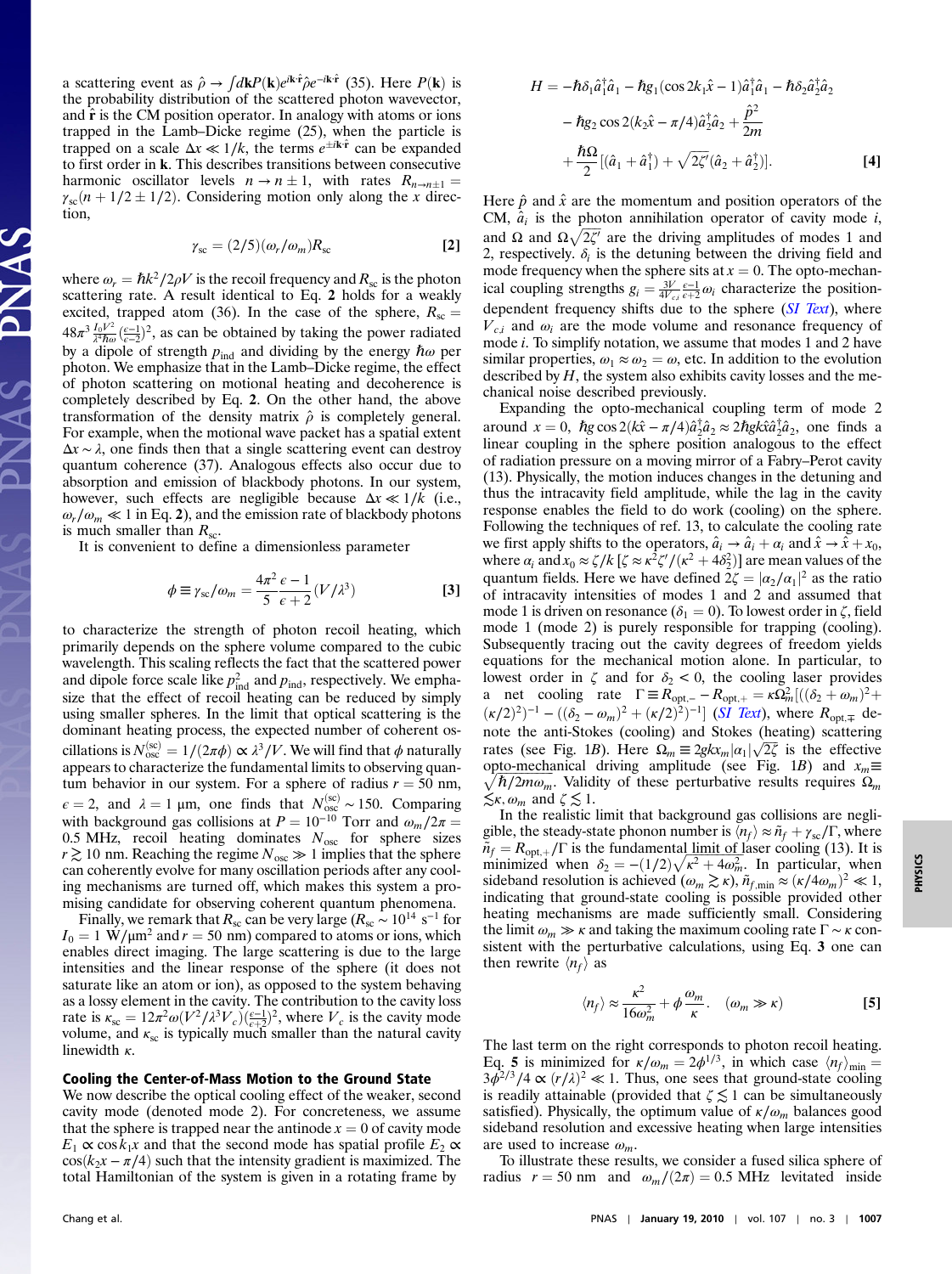a cavity of length  $L = 1$  cm and mode waist  $w = 25 \mu m$  ( $V_c =$  $(\pi/4)Lw^2$ ). In Fig. 2A we plot the minimum obtainable  $\langle n_f \rangle$ (black curve) as a function of cavity finesse  $\mathcal{F} \equiv \pi c / \kappa L$ , assuming negligible gas collisions and subject to the constraints  $2\zeta$ ,  $\Omega_m/\kappa$ ,  $\Omega_m/\omega_m$  < 1/2 and optimized over detuning  $\delta_2$ . For low cavity finesse the cooling is nearly limited by sideband resolution ( $\tilde{n}_{f,min}$ , red curve), and the ground-state regime  $\langle n_f \rangle$  < 1 can be reached with a minimum finesse of  $\mathcal{F} \sim 10^4$ . A minimum of  $\langle n_f \rangle \sim 0.01$  is reached at a finesse of  $\mathcal{F} \sim 3 \times 10^5$ , with a maximum cooling rate of  $\Gamma \sim \kappa \sim 3 \times 10^5 \text{ s}^{-1}$  (see Table 1 for a summary of parameters). This corresponds to a final temperature of  $T_f \sim 5 \mu K$ , or a remarkable compression factor of  $T/T_f \sim 6 \times 10^7$  relative to room temperature T. We note that values of  $\mathcal{F} \sim 10^6$  have been achieved in Fabry–Perot cavities at similar wavelengths (38).

Thus far, we have only considered the motion along the cavity axis. With additional cavities oriented along different axes, clearly it is possible to achieve 3D ground-state cooling of the CM motion. Moreover, due to the high rate of Rayleigh scattering, feedback cooling can be readily applied for transverse localization. However, as shown in *[SI Text](http://www.pnas.org/cgi/data/0912969107/DCSupplemental/Supplemental_PDF#nameddest=STXT)*, the transverse motion need not be reduced below the level set by the ambient environment. Specifically, one only requires that the transverse position uncertainty  $\Delta y$  be small compared to the beam waist w, as the transverse motion introduces errors of order  $(\Delta y/w)^2$  (e.g., in the fractional decrease in cooling efficiency). For the parameters of Table 1, thermal motion at  $T = 300$  K yields only  $(\Delta y/w)^2$  ~ 10<sup>−</sup><sup>2</sup> due to the large trap depth, while recoil heating leads to a position uncertainty  $\Delta y/w \approx \sqrt{\phi \omega_r t}$  in the absence of any transverse cooling mechanism. Note that result of recoil heating is intensity-independent, since an increase in intensity leads to equal increases in the photon scattering rate and the transverse confinement of the optical potential. One finds that recoil heating is a very weak effect, as a time t∼5,000 s is required to reach the regime  $(\Delta y/w)^2 \sim 10^{-2}$ .

## Motional Entanglement and Squeezed Light Generation Using Quantum State Transfer

A number of related schemes have been proposed for quantum state transfer between light and the motion of atoms (15, 16) or nano-mechanical systems (17, 18). In our system, the small mechanical noise and ease of achieving good sideband resolution in principle allow state transfer to be realized with almost perfect efficiency. This might enable light with nonclassical properties to be mapped onto mechanical motion (39), and as an example, we show that this can be used to generate EPR correlations between two spatially separate spheres. Moreover, a complementary process can be realized, where a nontrivial mechanical state (a squeezed state) is prepared through coherent manipulation and subsequently transferred to light leaving the cavity. The latter case illustrates how opto-mechanics can yield a novel nonlinear optical system.

First we give a simplified picture of quantum state transfer using a one-sided, ideal cavity (where all losses are via transmission through one cavity mirror) (40). Specifically, we consider the Heisenberg equations of motion in a rotating frame for the cavity cooling mode and the motion (after applying the shifts described in the previous section), when the cooling mode is driven resonantly on the red motional sideband ( $\delta_2 = -\omega_m$ ),

$$
\frac{d\hat{a}_2}{dt} = -\frac{\kappa}{2}\hat{a}_2 - i\Omega_m(\hat{b} + \hat{b}^\dagger e^{2i\omega_m t}) + \sqrt{\kappa}\hat{a}_{2,\text{in}},
$$
  

$$
\frac{d\hat{b}}{dt} = (i/\hbar)[H_e, \hat{b}] - i\Omega_m(\hat{a}_2 + \hat{a}_2^\dagger e^{2i\omega_m t}) + i\hat{F}(t)e^{i\omega_m t}.
$$
 [6]

The Hamiltonian  $H_e$  describes any external forces or couplings applied to the sphere beyond those in Eq. 4,  $\hat{b}$  is the annihilation operator corresponding to a harmonic oscillator of mass  $m$  and frequency  $\omega_m$ , and  $\hat{a}_{2,in}$  is the cavity input operator associated with losses.  $F(t)$  is the (Hermitian) noise due to photon recoil, which has correlations  $\langle F(t)F(t') \rangle = \phi \omega_m \delta(t - t')$ , and we assume all other noise is negligible. Since the cavity trapping mode  $(\hat{a}_1)$ effectively provides a harmonic potential and can otherwise be ignored, for simplicity we will omit the subscript 2 as we refer to the cooling mode in future discussions. Temporarily assuming that the nonsecular terms  $(e^{2i\omega_m t})$  can be ignored and that the mechanical motion evolves slowly on time scales compared to  $1/\kappa$ , one can adiabatically eliminate the cavity mode to yield  $\hat{a} \approx -2i(\Omega_m/\kappa)\hat{b} + (2/\sqrt{\kappa})\hat{a}_{\text{in}}$ , and  $d\hat{b}/dt \approx (i/\hbar)[H_e, \hat{b}]$  $(\Gamma/2)\hat{b} - i\sqrt{\Gamma}\hat{a}_{\text{in}} + i\hat{F}(t)e^{i\omega_m t}$ , where  $\Gamma \equiv 4\Omega_m^2/\kappa$  is the cavity-induced cooling rate in the weak-driving limit ( $\Omega_m \lesssim \kappa$ ). The cavity output is related to the input and intracavity fields through  $\hat{a}_{\text{out}} = \sqrt{\kappa} \hat{a} - \hat{a}_{\text{in}}$  (40), or  $\hat{a}_{\text{out}} \approx -i\sqrt{\Gamma} \hat{b} + \hat{a}_{\text{in}}$ , which states that the mechanical motion is mapped onto the outgoing light. Physically, the cooling process converts phononic excitations into photonic excitations that leak out of the cavity. Generally, two mechanisms will degrade state transfer. First,  $\ddot{F}$  adds extra noise to the ideal state that one is attempting to transfer, with a strength characterized by the small parameter  $\phi$ . Second, the nonsecular terms contribute to Stokes scattering, destroying the perfect phononphoton correspondence, with a strength that is expected to be proportional to  $(\kappa/\omega_m)^2$ . Given that  $\phi$ ,  $(\kappa/\omega_m)^2$  can be made small, nearly perfect state transfer is possible in principle. We illustrate this with two examples, entanglement transfer and squeezed light generation.

Entanglement Transfer. Here we describe how EPR correlations shared between two modes of light (21) can be mapped to the motion of two spheres trapped in spatially separate cavities. Specifically, we define quadrature operators for the input light for each of the two systems (denoted A, B), given by  $X_{+,\text{in}}^{(j)} =$ 



Figure 2. A) Mean phonon number  $\langle n_f \rangle$  (black curve) versus cavity finesse  $\mathcal{F}(\mathcal{F} = \pi c/kL)$  under optimized cooling conditions. The system parameters are given in Table 1. The red curve denotes  $\tilde{n}_{f,min}$ , the fundamental limit of cooling imposed by sideband resolution. B) Solid blue curve: optimized EPR variance between two levitated spheres, as a function of squeezing parameter e<sup>−2R</sup>. System parameters are identical to a). Dashed curve: EPR variance in limit of perfect state transfer,  $\Delta_{\sf{EPR}} = e^{-2R}$ . Green curve: cavity finesse corresponding to optimal EPR variance. C) Optimized variance  $(\Delta X_{+,\sf out}^2)_{\sf min}$  (in dB) of squeezed output light from an ideal cavity, as a function of sphere size.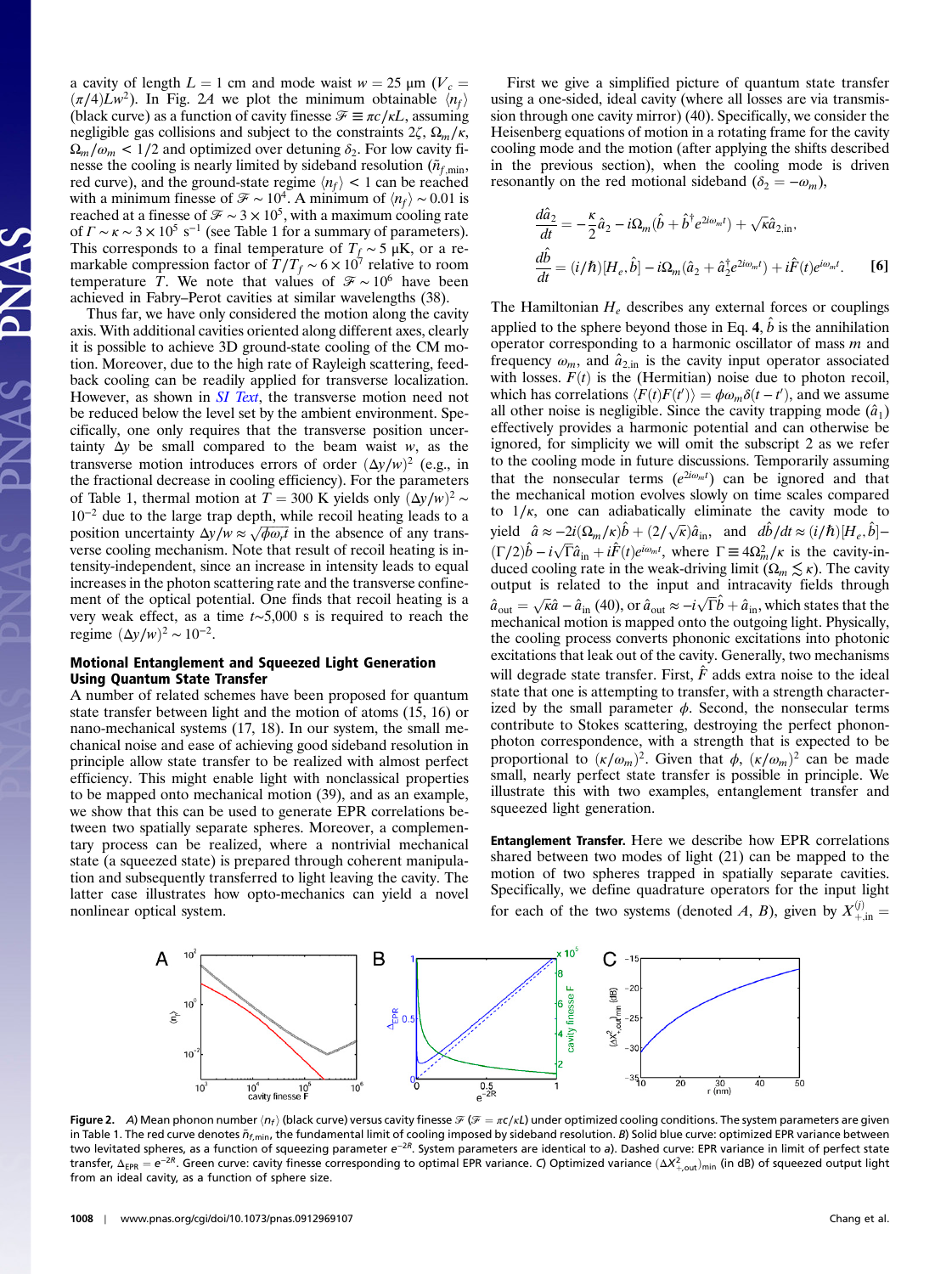Table 1. Example cooling parameters for a fused silica sphere of radius  $r = 50$  nm at  $\lambda = 1 \ \mu m$ 

|                |             |                      | Total cavity decay              | Mechanical      | Intracavity intensities:          | Photon scattering       |                                      |                              |
|----------------|-------------|----------------------|---------------------------------|-----------------|-----------------------------------|-------------------------|--------------------------------------|------------------------------|
| Cavity         | <b>Beam</b> | Cavitv               | $\kappa/2\pi$ , scattering      | frequency       | trapping, cooling                 | Internal heating        | rate $R_{sc}$ (both                  | Phonon                       |
| length         | waist       | finesse $\mathcal F$ | contribution $\kappa_{sc}/2\pi$ | $\omega_m/2\pi$ | beams                             | $\Delta T_{\text{int}}$ | beams)                               | number $\langle n_f \rangle$ |
| $1 \text{ cm}$ | 25 um       | $3 \times 10^5$      | $5 \times 10^4$ , 100 Hz        | 0.5 MHz         | 0.1, 0.05 W/ $\mu$ m <sup>2</sup> | 80 K                    | $1.6 \times 10^{13}$ s <sup>-1</sup> | 0.01                         |

 $(\hat{a}_{in}^{(j)} + \hat{a}_{in}^{(j)\dagger}), X_{-in}^{(j)} = (\hat{a}_{in}^{(j)} - \hat{a}_{in}^{(j)\dagger})/i$  for  $j = A, B$ . A similar set of operators  $X_{\pm,m}^{(j)}$ ,  $X_{\pm, \text{out}}^{(j)}$  can be defined for the motion and output light, by replacing  $\hat{a}^{(j)}_{in} \rightarrow \hat{b}^{(j)}$ ,  $\hat{a}^{(j)}_{out}$ , respectively. Of particular interest is the case where the two input fields exhibit broadband EPR correlations between them,

$$
\langle (X_{\pm,\text{in}}^{(A)}(\omega) \pm X_{\pm,\text{in}}^{(B)}(\omega) \rangle^2 \rangle / 2 = e^{-2R} < 1. \tag{7}
$$

When the variances satisfy  $e^{-2R}$  < 1, the two modes exhibit correlations below vacuum level and are entangled (41) (for concreteness, we assume the other combinations of quadratures satisfy  $\langle (X_{\pm,in}^{(A)}(\omega)\mp X_{\pm,in}^{(B)}(\omega))^2 \rangle /2 = e^{2R}$ ). Such EPR correlations have been observed with light and in the internal degrees of freedom of atomic ensembles (42), but have yet to be demonstrated using mechanical systems.

To proceed, we solve Eq. 6 in the Fourier domain (including the nonsecular terms) for each of the systems for the correlations given in Eq. 7 and  $H_e = 0$ . Generally, the nonsecular terms yield an infinite set of algebraic equations (coupling frequencies  $\omega_m$  +  $2n\omega_m$  for integer n), which given  $\omega_m \gg \Omega_m$ ,  $\kappa$  can be truncated to good approximation at  $n > 1$ . For simplicity of analysis, we assume the two systems have identical properties, and that the cooling rate  $\Gamma = \kappa$ . However, we expect our results should qualitatively hold provided that only Γ,  $\omega_m$  of the two systems are properly tuned, which can be easily accomplished by adjusting the trapping and cooling beam intensities. One can then show that state transfer yields the following joint variances in the motion ([SI Text](http://www.pnas.org/cgi/data/0912969107/DCSupplemental/Supplemental_PDF#nameddest=STXT)),

$$
\Delta_{\text{EPR}} \equiv \langle (X_{\pm,m}^{(A)}(t) \mp X_{\pm,m}^{(B)}(t))^2 \rangle / 2
$$
  
=  $e^{-2R} + \frac{\kappa^2}{16\omega_m^2} (3e^{2R} + 2\sinh 2R) + \frac{4\phi\omega_m}{\kappa}$ . [8]

As expected, Stokes scattering and recoil heating contribute to the variance by amounts  $(\kappa/\omega_m)^2$  and  $\phi\omega_m/\kappa$ , respectively. This can be minimized with respect to  $\kappa/\omega_m$ , yielding  $\Delta_{\rm EPR,min} = e^{-2R} +$  $3(\phi/2)^{2/3}(3e^{2R} + 2\sinh 2R)^{1/3}$ . To illustrate these results we plot  $\Delta_{\text{EPR,min}}$  in Fig. 2B as a function of  $e^{-2R}$ , taking the same parameters as in Fig. 2A. For the moderate values of  $e^{-2R}$  typically obtained in experiments (21), EPR correlations in the motion can be achieved with reasonable cavity finesse  $\mathcal{F} \sim 10^5$ .

Squeezed Light Generation. First we describe a technique to create a mechanical squeezed state and then derive the properties of the outgoing light upon quantum state transfer. Mechanical squeezing is accomplished by adding a sinusoidally varying component to the intensity of the trapping beam, which yields the Hamiltonian of a parametric amplifier (43),  $H_e = \epsilon_m \omega_m^2 x^2 \sin 2\omega_m t$ . Here  $\epsilon_m$  is a small parameter characterizing the strength of the modulation of the trap frequency. As one approaches the threshold for parametric oscillation ( $\epsilon_m \omega_m \to \Gamma$ ), the variance in one quadrature of motion is reduced by up to a factor of 2 (43).

We now investigate the properties of the outgoing light over a narrow frequency range near the cavity resonance, specifically considering  $X_{+,out}(\omega = 0)$ . We apply similar methods as above to solve Eq. 6 in the Fourier domain. Taking the limit as one

approaches threshold and  $\Gamma = \kappa$ , the variance in the output light is given by ([SI Text](http://www.pnas.org/cgi/data/0912969107/DCSupplemental/Supplemental_PDF#nameddest=STXT))

$$
\Delta X_{+,\text{out}}^2(\omega = 0) = \frac{2\phi\omega_m}{\kappa} + \frac{5}{16} \frac{\kappa^2}{\omega_m^2}.
$$
 [9]

Again, an optimum value of  $\kappa/\omega_m \propto \phi^{1/3}$  maximizes the squeezing, with a minimum variance of  $(\Delta X_{+\text{out}}^2)_{\text{min}} \approx 2.04 \phi^{2/3}$ . Thus for small sphere sizes the noise level can be reduced far below that of the vacuum state (corresponding to  $\Delta X_{+,\text{out}}^2 = 1$ ). A plot of  $(\Delta X_{+\text{out}}^2)_{\text{min}}$  as a function of sphere size is shown in Fig. 2C. For  $r = 10$  nm size spheres, one finds that ∼30 dB of noise reduction relative to the vacuum state can be obtained using an ideal cavity (note that for a background gas pressure of  $P \sim 10^{-10}$  Torr, additional noise arising from gas collisions is negligible down to  $r \sim 10$  nm).

In practice, a cavity has additional scattering and absorption losses that limit the squeezing. Starting from Eq. 9, which gives the amount of squeezing at threshold using an ideal cavity (with  $\Gamma = \kappa$ ), we model cavity losses via a beam splitter transformation with the ideal squeezed light and vacuum as the two inputs. The output light exhibits reduced squeezing due to mixing with the vacuum, given by

$$
(\Delta X_{+,\text{out}}^2(\omega=0))_{\text{min}} = \left(1 - \frac{\kappa'}{\kappa}\right) \left(\frac{2\phi\omega_m}{\kappa} + \frac{5}{16}\frac{\kappa^2}{\omega_m^2}\right) + \frac{\kappa'}{\kappa}, \quad \text{[10]}
$$

where  $\kappa'$ ,  $\kappa$  denote the scattering/absorption loss in the cavity and the total cavity linewidth, respectively. In the relevant regime where  $\kappa'/\kappa \ll 1$ , we can approximate  $1 - \kappa'/\kappa \approx 1$  and the squeezing is optimized for the choice  $\kappa/\omega_m = 2(2/5)^{1/3}(\phi + \kappa')$  $(2\omega_m)^{1/3}$ , for which  $(\Delta X^2_{+\text{out}})_{\text{min}} \approx 2.04(\phi + \kappa'/(2\omega_m))^{2/3}$ . We now must choose a set of realistic cavity parameters where this optimized squeezing can be realized, and where  $\Gamma = \kappa$  is consistent with ζ being small. As an example, taking a cavity length and waist of  $L \sim 2$  cm and  $w \sim 10 \mu m$ , κ' corresponding to 1 ppm losses per round trip (38), and sphere parameters  $r = 50$  nm and  $\omega_m/(2\pi) = 0.5$  MHz, we find that  $\Gamma = \kappa$  corresponds to a value  $\zeta \sim 1/4$ , which yields squeezing of ~15 dB in the output light.

In principle, similar techniques also apply to trapped atoms or ions. However, one benefits from the relatively large mass m of the sphere. Specifically, approaching threshold, one quadrature of motion becomes infinitely unsqueezed, producing a large position uncertainty  $\Delta x$  (43). At the same time, faithful quantum state transfer requires a linear opto-mechanical coupling, which translates into a requirement that the spatial extent  $\Delta x$  of the motional state of the nanosphere be well-localized with respect to the wavelegnth  $\lambda_0$  of the trapping laser and the wavelengths  $\lambda_s$  for any incoherent scattering events. Taking  $\lambda_0 = \lambda_s = 2\pi/k$  as relevant to the nanosphere, we require that  $k\Delta x \approx k\sqrt{\frac{\hbar n}{2m\omega_m}} \ll 1$ , where *n* characterizes the average phonon number. In  $SI$  Text, we show that  $k\Delta x < 10^{-2}$  can be satisfied with a sphere even in the regime of ∼30 dB squeezing. To compare, a "typical" atom of mass  $m_a = 100$  amu trapped with frequency  $\omega_m/(2\pi) =$ 0.5 MHz has a ground-state wavepacket of size  $x_a \approx 10$  nm, so that  $\Delta x \approx x_a n^{1/2} \approx 320$  nm. Hence, a linear coupling cannot be achieved for optically trapped atoms for the requisite  $n$ , while